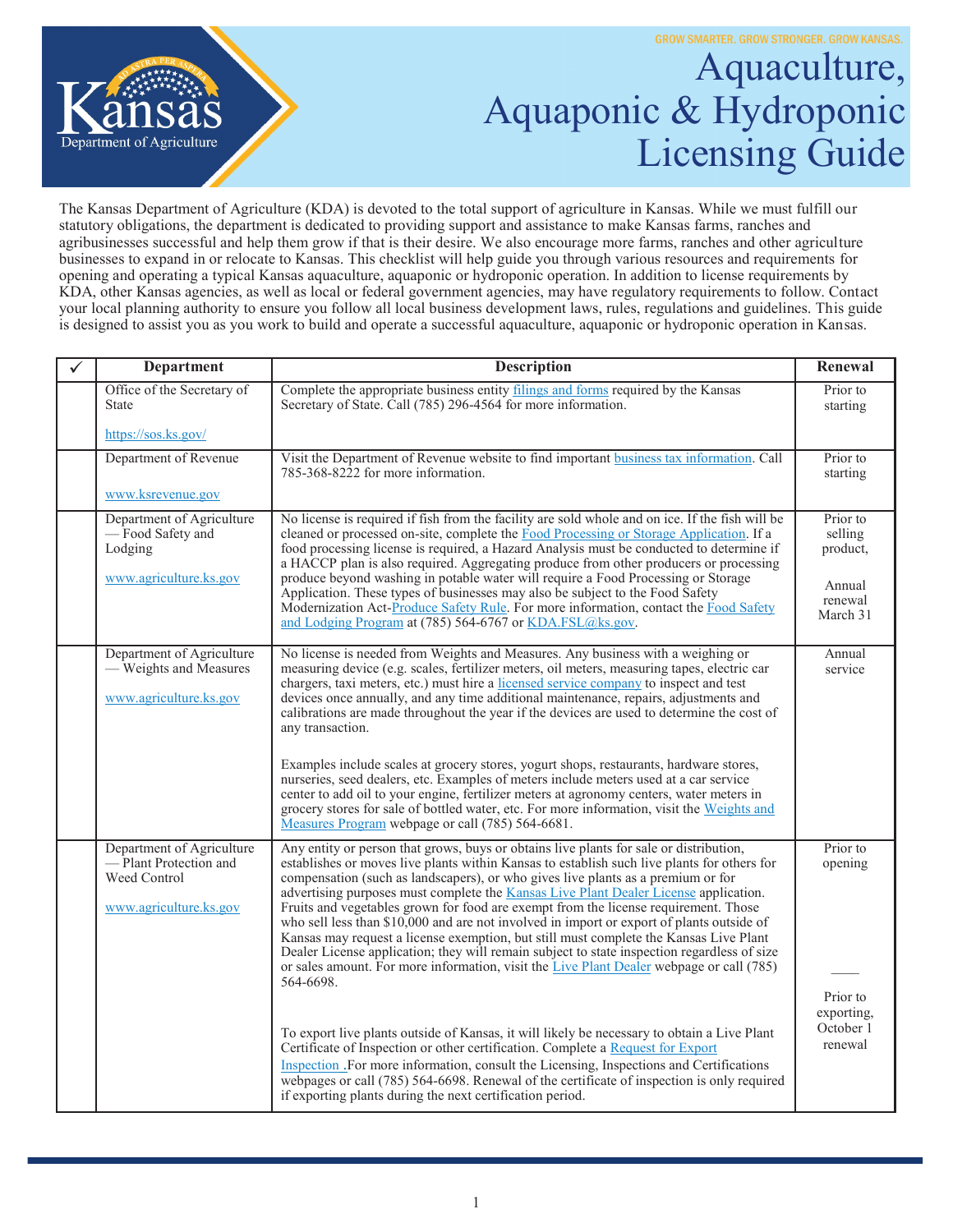

## Aquaculture, Aquaponic & Hydroponic Licensing Guide

| ✓ | <b>Department</b>                                                                                                             | <b>Description</b>                                                                                                                                                                                                                                                                                                                                                                                                                                                          | Renewal                                          |
|---|-------------------------------------------------------------------------------------------------------------------------------|-----------------------------------------------------------------------------------------------------------------------------------------------------------------------------------------------------------------------------------------------------------------------------------------------------------------------------------------------------------------------------------------------------------------------------------------------------------------------------|--------------------------------------------------|
|   | Department of Agriculture<br>- Pesticide and Fertilizer                                                                       | Any person or business that applies restricted use pesticides or applies pesticides on the<br>property of another person is required to become licensed as a pesticide business by<br>completing the Pesticide Business License application.                                                                                                                                                                                                                                | Prior to<br>applying<br>pesticide                |
|   | www.agriculture.ks.gov                                                                                                        |                                                                                                                                                                                                                                                                                                                                                                                                                                                                             |                                                  |
|   |                                                                                                                               | For more information, contact the <b>Pesticide and Fertilizer Program</b> webpage or call (785)<br>564-6688.                                                                                                                                                                                                                                                                                                                                                                |                                                  |
|   | Department of Agriculture<br>- Division of Water<br>Resources                                                                 | The state of Kansas requires a permit to appropriate water if used for industrial water<br>purposes, including aquaculture, aquaponic and hydroponic operations, unless water is<br>obtained from a rural or municipal water source. Review the Kansas Water Law Basics.                                                                                                                                                                                                    | Yearly<br>report of<br>water use,<br>March 1     |
|   | www.agriculture.ks.gov                                                                                                        | Complete the appropriate Water Appropriation Forms. For more information on water use,<br>visit the Division of Water Resources webpage or call (785) 564-6640.                                                                                                                                                                                                                                                                                                             |                                                  |
|   | Department of Health and<br>Environment — Bureau of<br>Waste Management<br>www.kdheks.gov                                     | Facilities producing specialized organic waste may compost or apply this material to the<br>land. Composting facilities less than one-half acre must register with the Kansas<br>Department of Health and Environment (KDHE) and facilities greater than one-half acre<br>must obtain a permit. An application for approval must also be obtained to apply organic<br>waste to land. For more information, review the KDHE Solid Waste webpage or call (785)<br>296-2751.   | Prior to<br>composting<br>or land<br>application |
|   | Department of Health and<br>Environment — Bureau of<br>Water, Industrial<br>Program Section<br>www.kdheks.gov                 | An NPDES Construction Stormwater Permit is required only if one or more acres are<br>disturbed during construction. The permit is required prior to the start of soil disturbing<br>activities (construction). For more information, visit the KDHE Industrial Programs<br>website or call (785) 296-5549 for more information.                                                                                                                                             | Prior to<br>construction                         |
|   | Department of Health and                                                                                                      | If the facility will employ an on-site wastewater treatment system for human wastewater                                                                                                                                                                                                                                                                                                                                                                                     | Prior to                                         |
|   | Environment - Bureau of<br>Water, Municipal Program<br>Section<br>www.kdheks.gov                                              | rather than utilize a municipal sanitary sewer for handling and disposal of sewage from the<br>facility, contact the KDHE Municipal Program Section at (785) 296-5527 for construction<br>and permitting requirements.                                                                                                                                                                                                                                                      | construction                                     |
|   | kslepp.org                                                                                                                    |                                                                                                                                                                                                                                                                                                                                                                                                                                                                             |                                                  |
|   | Department of Health and<br>Environment — Bureau of<br>Water, Public Water Supply<br>and Geology & Well<br>Technology Section | If the facility will not utilize a municipal public water supply or rural water supply as the<br>source of drinking water and the facility will serve 25 people or more per day, 60 or more<br>days per year, it will be considered a public water supply subject to state/federal drinking<br>water requirements. Contact the KDHE Public Water Supply Section at (785) 296-5514.<br>Water wells shall be constructed by Kansas-licensed water well contractors. There are | Prior to<br>construction                         |
|   | www.kdheks.gov                                                                                                                | special construction requirements for water wells serving public water supplies. For more<br>information, contact the KDHE Geology & Well Technology Section at (785) 296-3565.                                                                                                                                                                                                                                                                                             |                                                  |
|   | Department of Health and<br>Environment, Bureau of<br>Environmental<br>Remediation, Storage Tank                              | Entities operating their own fuel tanks may be required to register with the Kansas<br>Department of Health and Environment (KDHE). Review information about aboveground<br>storage tanks (AST) and underground storage tanks (UST). Review the KDHE Storage<br>Tank Section website for further information, or call (785) 296-1678 for permitting                                                                                                                         | Prior to<br>installing<br>tanks,                 |
|   | Section<br>www.kdheks.gov                                                                                                     | information.<br>The Kansas Small Business Environmental Assistance Program (SBEAP) has AST<br>program highlights and registration requirements in addition to assistance with UST<br>inventory control.                                                                                                                                                                                                                                                                     | Annual<br>renewal<br>August 1                    |